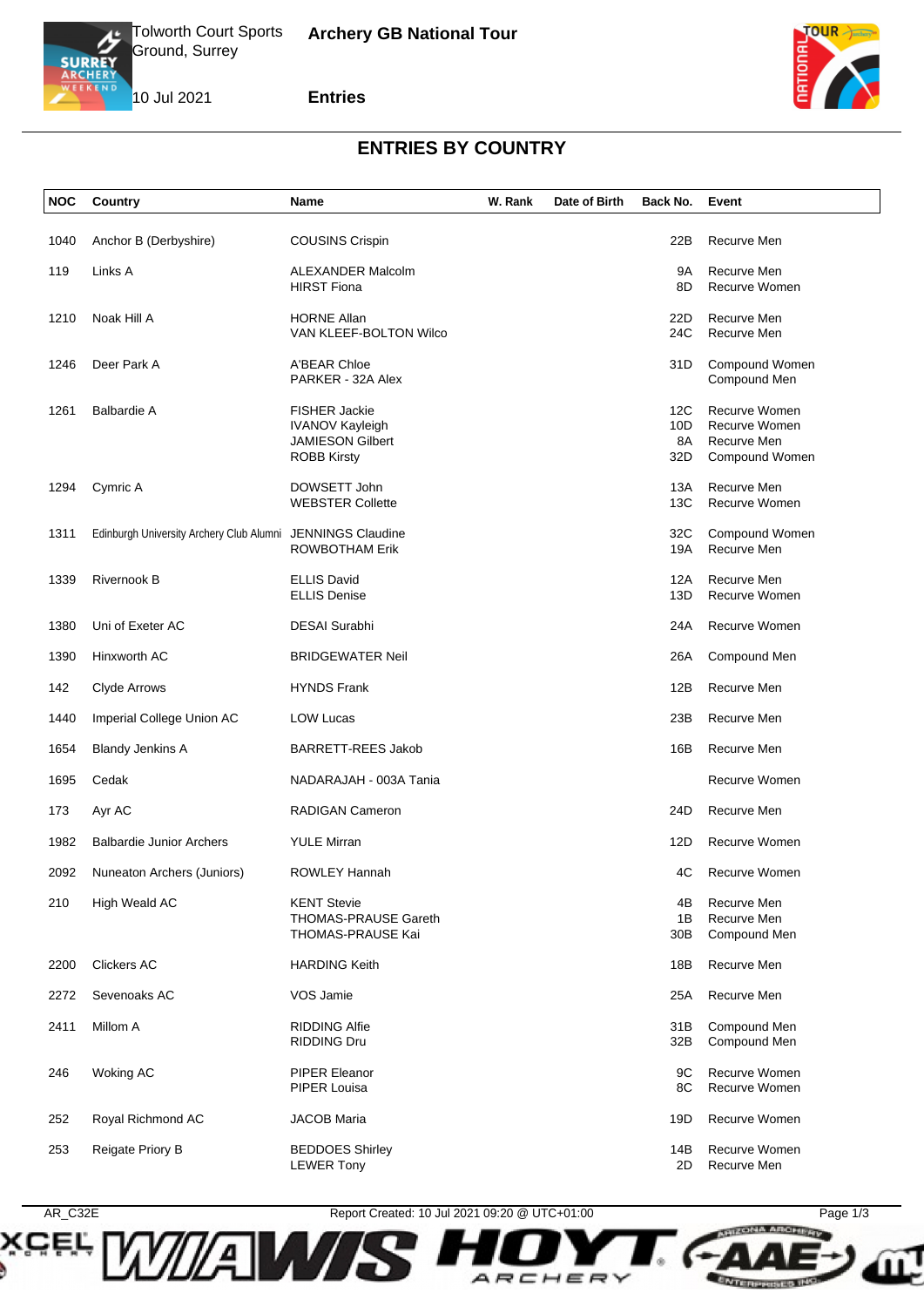

10 Jul 2021

### **Entries**



# **ENTRIES BY COUNTRY**

| NOC  | Country                           | Name                                       | W. Rank | Date of Birth | Back No.               | Event                        |
|------|-----------------------------------|--------------------------------------------|---------|---------------|------------------------|------------------------------|
|      |                                   | <b>RAMSDALE Matthew</b>                    |         |               | 9Β                     | Recurve Men                  |
| 259  | Guildford AC                      | SEPHTON - 003D Katya                       |         |               |                        | Recurve Women                |
| 2595 | <b>Wallingford Castle Archers</b> | <b>CLARK Andrew</b>                        |         |               | 22A                    | Recurve Men                  |
|      |                                   | <b>COLLIS Dominic</b>                      |         |               | 21A                    | Recurve Men                  |
| 260  | Farnham A                         | FITZ Leanne                                |         |               | 16D                    | Recurve Women                |
|      |                                   | <b>HARDING Phil</b>                        |         |               | 6B                     | Recurve Men                  |
|      |                                   |                                            |         |               |                        |                              |
| 262  | Cmo B                             | <b>WALTON Martin</b>                       |         |               | 27D                    | Compound Men                 |
| 2625 | <b>Griffin Archers</b>            | <b>BARLOW Ru</b>                           |         |               | 25C                    | Recurve Men                  |
|      |                                   |                                            |         |               |                        |                              |
| 2627 | <b>Peacock Archers</b>            | SAGOO Jaspreet                             |         |               | 14C                    | Recurve Women                |
| 263  | Chessington B                     | PUNJABI Shauna                             |         |               | 6D                     | <b>Recurve Women</b>         |
|      |                                   | <b>WHITE Richard</b>                       |         |               | 2A                     | Recurve Men                  |
| 2640 | <b>Borderghost Archers</b>        | <b>MURRAY Kate</b>                         |         |               | 1C                     | <b>Recurve Women</b>         |
|      |                                   |                                            |         |               |                        |                              |
| 268  | Oxford Uni C of A                 | <b>WALBY Samuel</b>                        |         |               | 23C                    | Recurve Men                  |
| 2687 | Archways TDH                      | SULLIVAN-BELL Imogen                       |         |               | 18C                    | <b>Recurve Women</b>         |
|      |                                   |                                            |         |               |                        |                              |
| 2713 | <b>Spinners Mill Archers</b>      | <b>BOULTON Hallie</b>                      |         |               | 31C                    | Compound Women               |
| 309  | London A                          | <b>TWAROWSKI Michal</b>                    |         |               | 25B                    | Recurve Men                  |
| 312  | Crystal Palace B                  | <b>BROWN Lewis</b>                         |         |               | 5B                     | Recurve Men                  |
|      |                                   | <b>BROWN Shaun</b>                         |         |               | 27C                    | Compound Men                 |
| 330  | Thanet AC                         | <b>HOLDEN Ryan</b>                         |         |               | 7A                     | Recurve Men                  |
|      |                                   |                                            |         |               |                        |                              |
| 371  | Hertford C of A                   | <b>BROWNE Paul</b><br>LAPUZ Jason          |         |               | 6A<br>15B              | Recurve Men<br>Recurve Men   |
|      |                                   | <b>WRIGHT Patrick</b>                      |         |               | 23D                    | Recurve Men                  |
|      |                                   |                                            |         |               |                        |                              |
| 4    | Archery GB                        | COSTALL-17C Megan                          |         |               |                        | Recurve Women                |
|      |                                   | <b>HAZON David</b><br><b>HURSHAM Sofia</b> |         |               | 21B<br>10 <sup>C</sup> | Recurve Men<br>Recurve Women |
|      |                                   | <b>MEERING Sophie</b>                      |         |               | 18D                    | Recurve Women                |
|      |                                   | <b>MOON Rachel</b>                         |         |               | 11D                    | Recurve Women                |
|      |                                   | <b>MOON Sarah</b>                          |         |               | 29C                    | Compound Women               |
|      |                                   | <b>TSE Oliver</b>                          |         |               | 20D                    | Recurve Men                  |
|      |                                   | <b>WONG Matthew</b>                        |         |               | 26B                    | Compound Men                 |
|      |                                   | <b>WRIGHT Liam</b>                         |         |               | 28B                    | Compound Men                 |
|      |                                   |                                            |         |               |                        |                              |
| 414  | Old Basing A                      | <b>BROWN Matthew</b>                       |         |               | 23A                    | Recurve Men                  |
| 421  | Forest of Bere B                  | <b>GOBLE Wayne</b>                         |         |               | 24B                    | Recurve Men                  |
|      |                                   | <b>MEECH Terry</b>                         |         |               | 20A                    | Recurve Men                  |
| 427  | Andover A                         | <b>WOOD Antony</b>                         |         |               | 2Β                     | Recurve Men                  |
|      |                                   |                                            |         |               |                        |                              |
| 443  | Cambridge Uni B                   | <b>BRUG Eleanor</b>                        |         |               | 14D                    | Recurve Women                |
| 458  | Mayflower A                       | <b>JUDD Michael</b>                        |         |               | 11B                    | Recurve Men                  |
|      |                                   | <b>KING Wendie</b>                         |         |               | 7D                     | Recurve Women                |
| 464  | West Essex B                      | <b>DEVLIN Andrew</b>                       |         |               | 15A                    | Recurve Men                  |
|      |                                   | HURSHAM lan                                |         |               | 11A                    | Recurve Men                  |
|      |                                   |                                            |         |               |                        |                              |